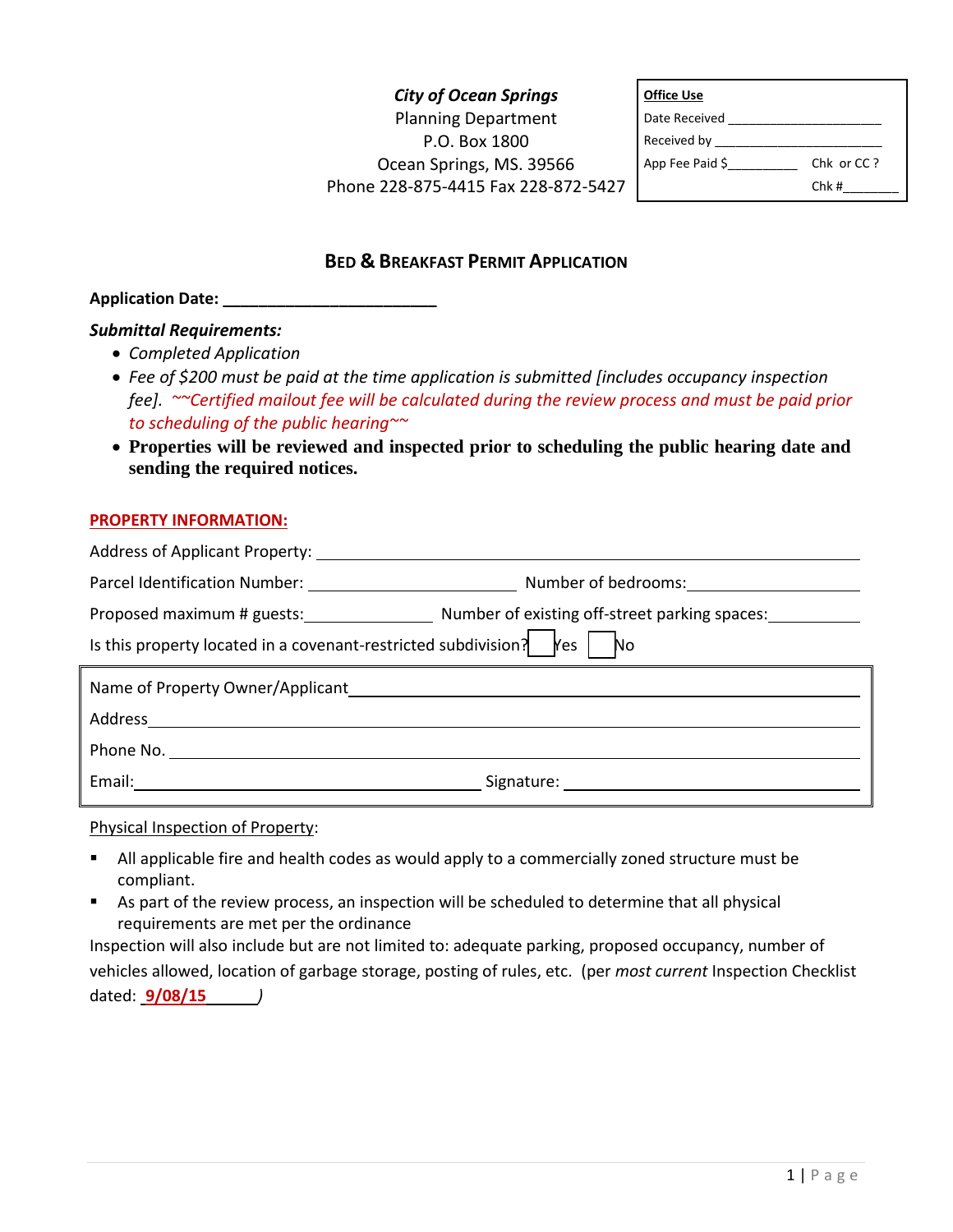## **Affirmation of Codes/Regulations**

I, (print name) hereby certify that:

- 1. I am the owner of the property that is the subject of this application and that I have read and understand the requirements as outlined in the application.
- 2. There are no outstanding City of Ocean Springs property taxes or special assessments on the parcel(s).
- 3. The property included in this application is, to the best of my knowledge, in compliance with all applicable building codes, zoning requirements, and deed restrictions and/or covenants.
- 4. Any existing mortgage or deed does NOT prohibit use of property as a Bed & Breakfast.

I further acknowledge that the information provided herein is true and correct to the best of my knowledge.

| Owner(s) Name:          |      |
|-------------------------|------|
| Parcel $ID(s)$ :        |      |
| Date Property Acquired: |      |
| Owner's Signature       | Date |

| <b>Office Use Only</b>           |                                 |
|----------------------------------|---------------------------------|
| Date of Inspection:              | Result of Occupancy Inspection: |
| Maximum Occupancy Determination: | (attached)                      |
| <b>Maximum Parking Spaces:</b>   | Permit Renewal Date:            |
| PC Public Hearing Date:          | <b>BOA Approval Date:</b>       |